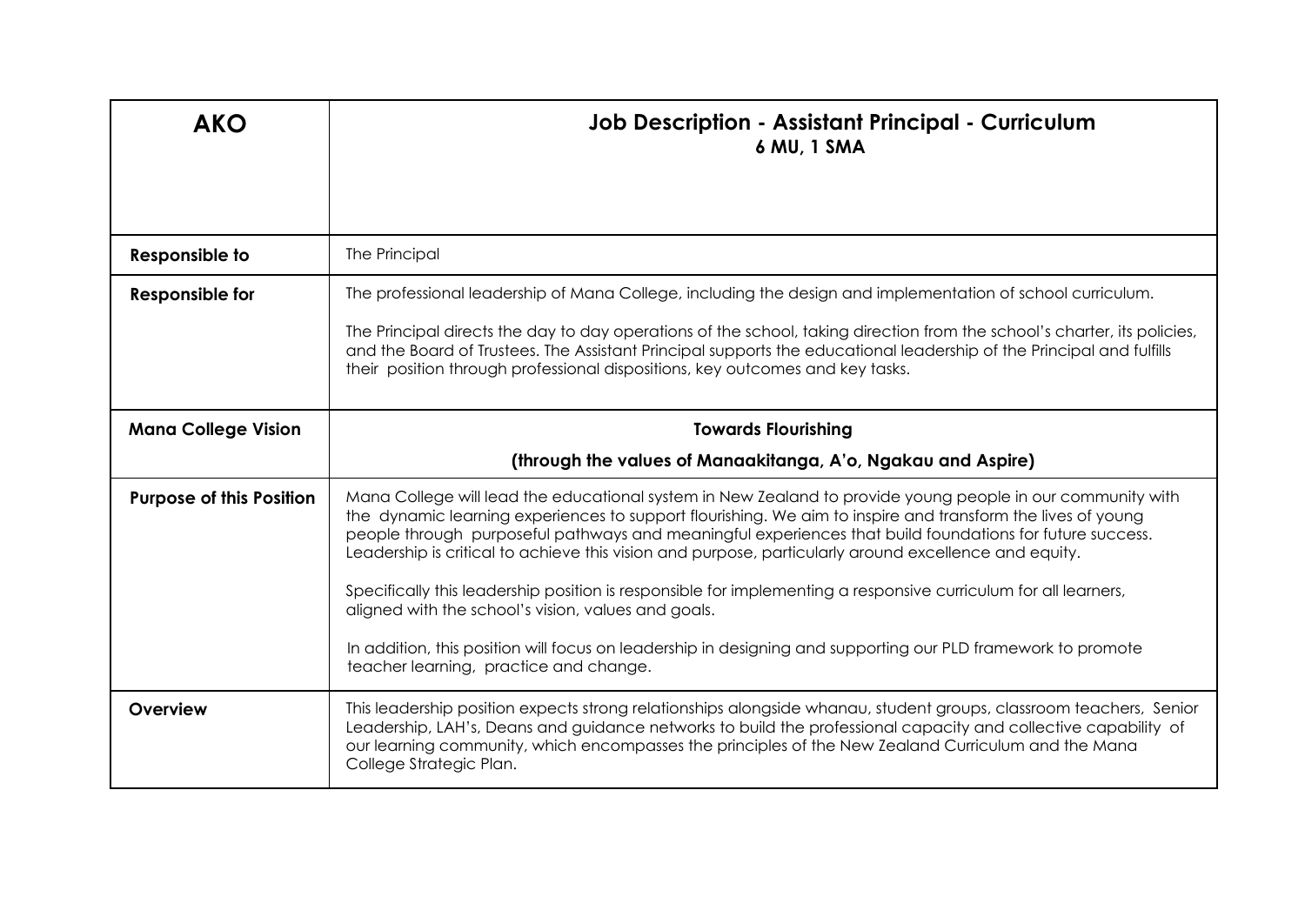| <b>Dispositions</b> | This position demands that the Assistant Principal will be:                                                                                                                                                                                                                                                                                                                                                                                                                                                                                                                                                                                                                                                                                                                                                                                                                                                                                                                                                                                                                        |
|---------------------|------------------------------------------------------------------------------------------------------------------------------------------------------------------------------------------------------------------------------------------------------------------------------------------------------------------------------------------------------------------------------------------------------------------------------------------------------------------------------------------------------------------------------------------------------------------------------------------------------------------------------------------------------------------------------------------------------------------------------------------------------------------------------------------------------------------------------------------------------------------------------------------------------------------------------------------------------------------------------------------------------------------------------------------------------------------------------------|
|                     | $\Box$ Approach the school's diverse community from a respectful, strength-based perspective (not deficit<br>based).<br>$\Box$ Ensure the school makes changes to its own culture so that it can work more effectively with diverse<br>families/ whanau and communities to improve student outcomes.<br>$\Box$ Consistently and confidently prioritize own time to ensure oversight of teaching and learning. $\cdot$ Be<br>curious and use leadership and teaching spirals of inquiry effectively.<br>Be confident in observing classroom practice and initiate informal discussion with staff about teaching<br>and learning.<br>Understand how to use student data (not only achievement data) and information on teacher<br>practice (eg. observation) to collaboratively diagnose and resolve teaching problems and set future<br>goals.<br>Use pedagogical knowledge, or oversee others to assist staff to improve their teaching.<br>Read widely and have a thorough research-based understanding of how students accelerate<br>achievement in a literacy-rich environment. |

| Key Dimensions: Leadership of conditions for equity and excellence                                                             |                                                                                                                                                                                                                                                                                                                           |                                                                                                                                                                                                                                                                                                                                                                    |
|--------------------------------------------------------------------------------------------------------------------------------|---------------------------------------------------------------------------------------------------------------------------------------------------------------------------------------------------------------------------------------------------------------------------------------------------------------------------|--------------------------------------------------------------------------------------------------------------------------------------------------------------------------------------------------------------------------------------------------------------------------------------------------------------------------------------------------------------------|
| <b>Key Tasks</b>                                                                                                               | <b>Outcomes</b>                                                                                                                                                                                                                                                                                                           | <b>Indicators</b>                                                                                                                                                                                                                                                                                                                                                  |
| Collaboratively<br>develops and enacts<br>the school's vision,<br>values, goals and<br>priorities for equity and<br>excellence | • Actively seeks the perspectives and aspirations of<br>students, parents, families and whanau as part of the<br>development of the school's vision, values and strategic<br>direction, goals and priorities.<br>• Sets priority goals and targets to accelerate the learning<br>of students at risk of underachievement. | • Organisation and participation in community<br>groups/meetings.<br>. Liaise with the senior leadership team regarding<br>Pasifika and Maori action plan.<br>· Review of curriculum implementation.<br>• Review current groups that are organised in the<br>college and identify areas of opportunity.<br>· Attend kapa haka, whanau, Pasifika group<br>meetings. |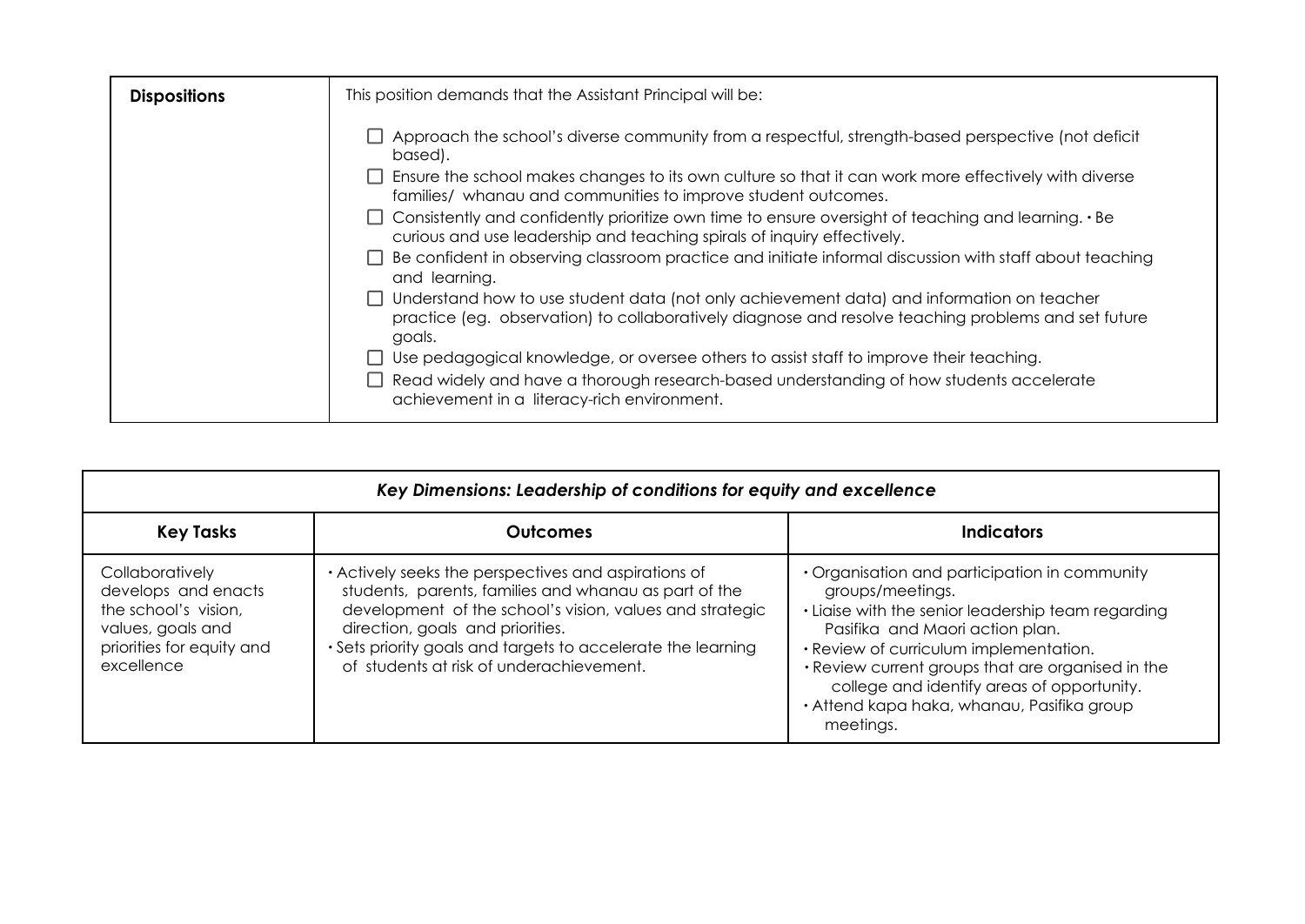| Establishes and ensures<br>an orderly and<br>supportive<br>environment conducive<br>to student learning and<br>wellbeing | • Communicates and models clear and consistent<br>social expectations to support teaching and<br>learning.<br>• Ensures school processes and practices effectively<br>promote and support student wellbeing outcomes<br>and engagement in learning. | • Shows clear expectation through classroom<br>practice.<br>• Follow school process around incidents through PB4L<br>expectations. |
|--------------------------------------------------------------------------------------------------------------------------|-----------------------------------------------------------------------------------------------------------------------------------------------------------------------------------------------------------------------------------------------------|------------------------------------------------------------------------------------------------------------------------------------|
|--------------------------------------------------------------------------------------------------------------------------|-----------------------------------------------------------------------------------------------------------------------------------------------------------------------------------------------------------------------------------------------------|------------------------------------------------------------------------------------------------------------------------------------|

## *Key Dimensions: Ensures effective planning, coordination and evaluation of the school's curriculum and teaching*

| <b>Key Tasks</b>                                                                                               | Outcomes                                                                                                                                                                                                                                                                                                                                                                                                                                                                                                                                                                                                                                                    | Indicators                                                                                                                                                                                                                                                                                                                                                                                                         |
|----------------------------------------------------------------------------------------------------------------|-------------------------------------------------------------------------------------------------------------------------------------------------------------------------------------------------------------------------------------------------------------------------------------------------------------------------------------------------------------------------------------------------------------------------------------------------------------------------------------------------------------------------------------------------------------------------------------------------------------------------------------------------------------|--------------------------------------------------------------------------------------------------------------------------------------------------------------------------------------------------------------------------------------------------------------------------------------------------------------------------------------------------------------------------------------------------------------------|
| Ensures effective<br>planning, coordination<br>and<br>evaluation of the<br>school's curriculum<br>and teaching | . Ensure that the school curriculum is coherent, inclusive,<br>culturally responsive and clearly aligned to the New<br>Zealand Curriculum and Te Marautanga o Aotearoa.<br>Lead Curriculum leaders in the planning, coordination and<br>evaluation of curriculum, teaching and learning,<br>including the NCEA Change agenda.<br>• The school curriculum responds to and engages all<br>students and allows sufficient opportunity to learn. •<br>Systematically gathers, analyses and uses a range of high<br>quality student achievement data and information to<br>evaluate the effectiveness of curriculum provision,<br>teaching and student outcomes. | • Curriculum implementation plan is complete<br>and evolves as new information comes along.<br>· Investigated how Te Reo Māori can be used<br>and applied widely in the Mana College<br>curriculum.<br>• Set up a review/spiral process with core teachers<br>to enable review of curriculum.<br>• Create LAH review processes to monitor curriculum<br>implementation, inquiry, knowledge building and<br>review. |

| Key Dimensions: Promotes and participates in teacher learning and development |          |            |
|-------------------------------------------------------------------------------|----------|------------|
| <b>Key Tasks</b>                                                              | Outcomes | Indicators |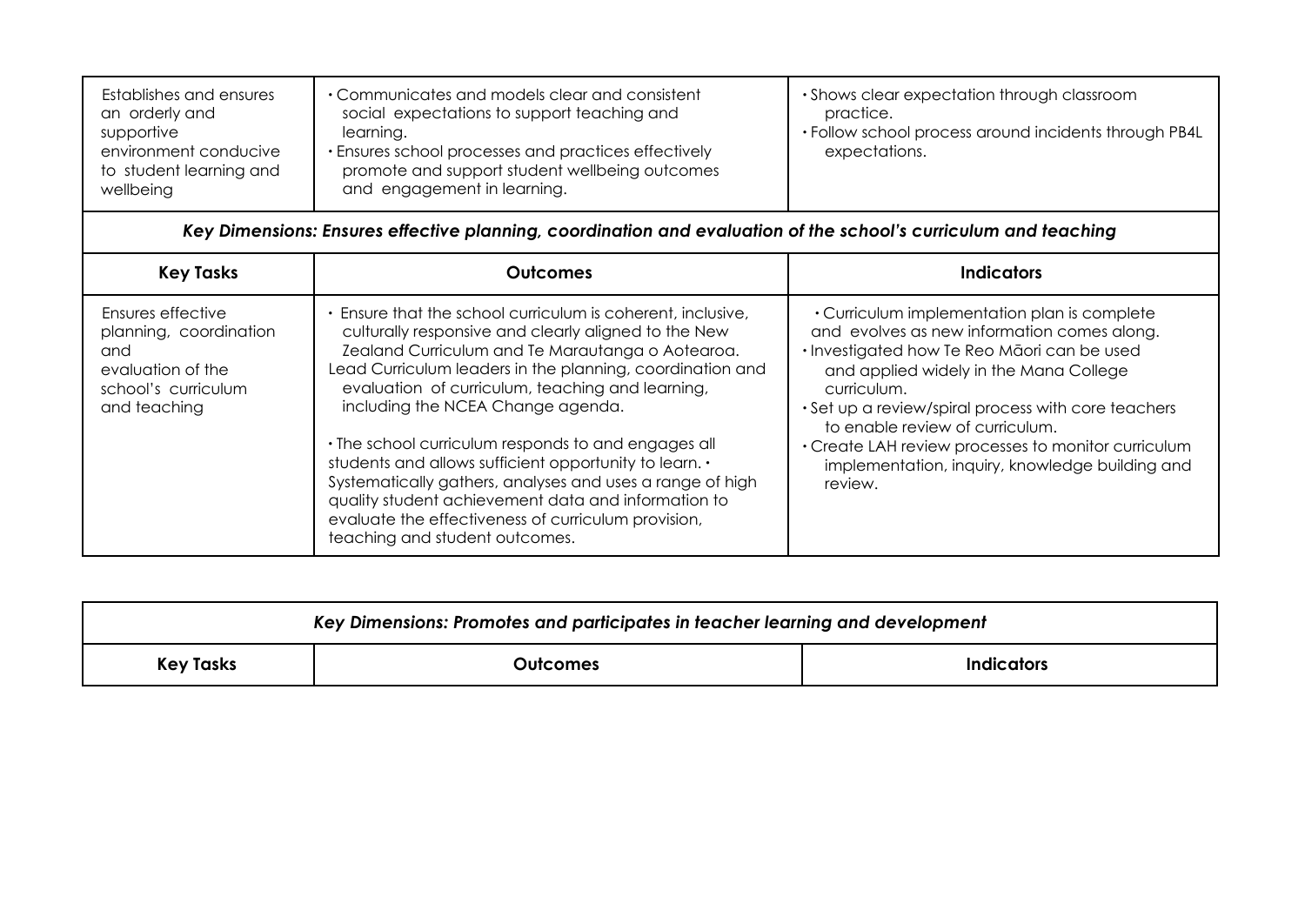| Schoolwide<br>Professional<br>Development | • Develop overview of PLD framework in line with school<br>vision and charter.<br>· Ensures alignment between student learning needs,<br>teacher PLD goals and processes for appraisal<br>and attestation.<br>. Evaluates and builds the capability of teachers as leaders<br>to promote and support improvements of teaching and<br>learning.<br>• Strengthened Organisational structures, processes and<br>practices and sustained focussed professional learning<br>to improve teaching and learning. | • Completion of Curriculum Implementation<br>plan and PLD plan.<br>• PLD plan written and consultation<br>undertaken. • PLD group convened to design<br>and implement PLD moving forward.<br>· Induction processes for new staff.<br>• Write proposals for funding purposes in line<br>with the needs of staff. |
|-------------------------------------------|----------------------------------------------------------------------------------------------------------------------------------------------------------------------------------------------------------------------------------------------------------------------------------------------------------------------------------------------------------------------------------------------------------------------------------------------------------------------------------------------------------|-----------------------------------------------------------------------------------------------------------------------------------------------------------------------------------------------------------------------------------------------------------------------------------------------------------------|
|-------------------------------------------|----------------------------------------------------------------------------------------------------------------------------------------------------------------------------------------------------------------------------------------------------------------------------------------------------------------------------------------------------------------------------------------------------------------------------------------------------------------------------------------------------------|-----------------------------------------------------------------------------------------------------------------------------------------------------------------------------------------------------------------------------------------------------------------------------------------------------------------|

## *Key Dimensions: Educationally powerful connections and relationships with parents, families, whanau and communities*

| <b>Key Tasks</b>                                                                                                               | <b>Outcomes</b>                                                                                                                                                                                                                                                                                                                                                                                                                                                                                                      | <b>Indicators</b>                                                                                                                                                                                                                                                                                         |
|--------------------------------------------------------------------------------------------------------------------------------|----------------------------------------------------------------------------------------------------------------------------------------------------------------------------------------------------------------------------------------------------------------------------------------------------------------------------------------------------------------------------------------------------------------------------------------------------------------------------------------------------------------------|-----------------------------------------------------------------------------------------------------------------------------------------------------------------------------------------------------------------------------------------------------------------------------------------------------------|
| Collaboratively<br>develops and enacts<br>the school's vision,<br>values, goals and<br>priorities for equity and<br>excellence | • Actively seeks the perspectives and aspirations of students,<br>parents, families and whanau as part of the<br>development of the school's vision, values, strategic<br>direction, goals and priorities.<br>. Leadership sets priority goals and targets to accelerate the<br>learning of students at risk of underachievement.<br>· Leadership uses a range of evidence from evaluation,<br>inquiry and knowledge building activities to develop,<br>implement, monitor and modify strategies for<br>improvement. | • Support Leader of Learning (LAH) to develop<br>departmental reports and monitoring of next<br>steps in the plan.                                                                                                                                                                                        |
| Communication supports<br>and strengthens<br>reciprocal, learning<br>centered<br>relationships                                 | A range of appropriate and effective communication<br>strategies are used to communicate with and<br>engage parents, families, whanau and community.<br>· Students, parents and families, whanau and teachers have<br>shared understandings about curriculum goals and the<br>processes of teaching and learning and engage in<br>productive learning conversations                                                                                                                                                  | • Curriculum development information on<br>website. • Talk with relevant groups to establish<br>what the effective comms strategies would be.<br>· Network with Whitireia, Partners Porirua and<br>other council groups etc.<br>· Review current pathways/information<br>meetings and create action plan. |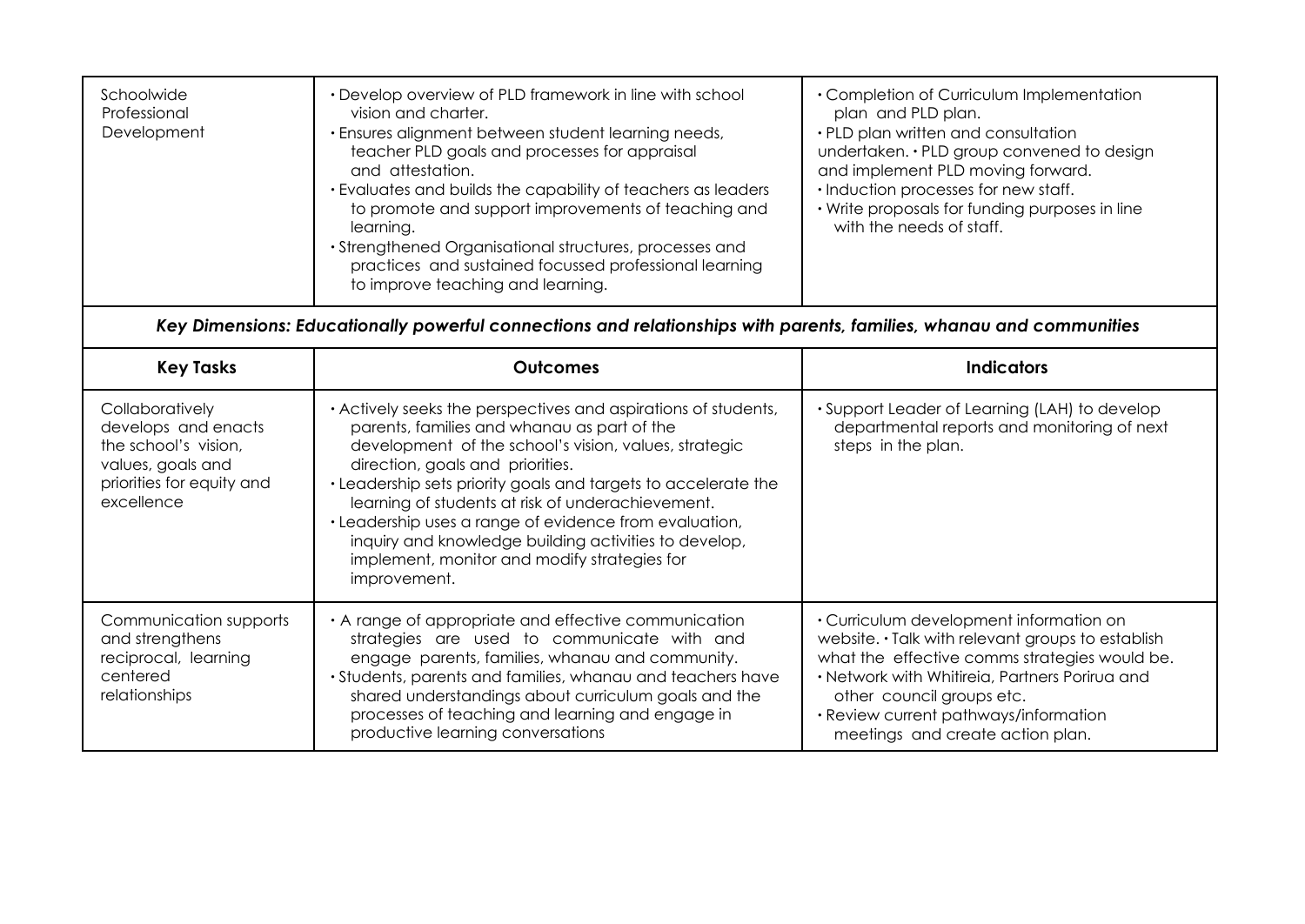|                                                                                                                          | · Students, parents, families, whanau and teachers<br>understand the full range of pathways, programmes,<br>options and supports that are available and participate<br>in informed decision making at critical points<br>· Actively involves students, parents, whanau and community<br>in learning centered relationships and reciprocal<br>communication<br>. Ensures the community and cultural resources are<br>integrated into relevant aspects of the school curriculum .<br>Promotes community collaboration and partnerships to<br>enhance learning opportunities and student achievement<br>and wellbeing.<br>Key Dimensions: Ensuring an orderly and supportive environment | . Build on the Principal's student focus<br>group. Investigate student reps at each<br>level and convene group<br>• Connected with relevant community groups and<br>staff who have connections to review and<br>monitor the extent of collaboration. |
|--------------------------------------------------------------------------------------------------------------------------|---------------------------------------------------------------------------------------------------------------------------------------------------------------------------------------------------------------------------------------------------------------------------------------------------------------------------------------------------------------------------------------------------------------------------------------------------------------------------------------------------------------------------------------------------------------------------------------------------------------------------------------------------------------------------------------|------------------------------------------------------------------------------------------------------------------------------------------------------------------------------------------------------------------------------------------------------|
| <b>Key Tasks</b>                                                                                                         | <b>Outcomes</b>                                                                                                                                                                                                                                                                                                                                                                                                                                                                                                                                                                                                                                                                       | <b>Indicators</b>                                                                                                                                                                                                                                    |
| Establishes and ensures<br>an orderly and<br>supportive<br>environment conducive<br>to student learning and<br>wellbeing | • Provides multiple opportunities for students to provide<br>feedback on the quality of teaching and its impact<br>on learning and wellbeing.                                                                                                                                                                                                                                                                                                                                                                                                                                                                                                                                         | · Plan and design curriculum based on needs of students<br>Use restorative practice consistently and with effect.<br>Model culturally responsive approach in own<br>teaching.<br>· Seek student voice as feedback through appraisal.                 |
| <b>Professional Relationships</b>                                                                                        | • Leadership is focused on improving outcomes for every<br>student.<br>. Build trusting relationships across all staff.<br>• Use a common language to connect our mission, vision<br>and purpose to our diverse community.<br>Engage in collaborative problem solving to find ways<br>forward.                                                                                                                                                                                                                                                                                                                                                                                        | Conflicts and dilemmas that arise in the<br>community are managed in<br>school<br>accordance with<br>policies and<br>school<br>procedures.                                                                                                           |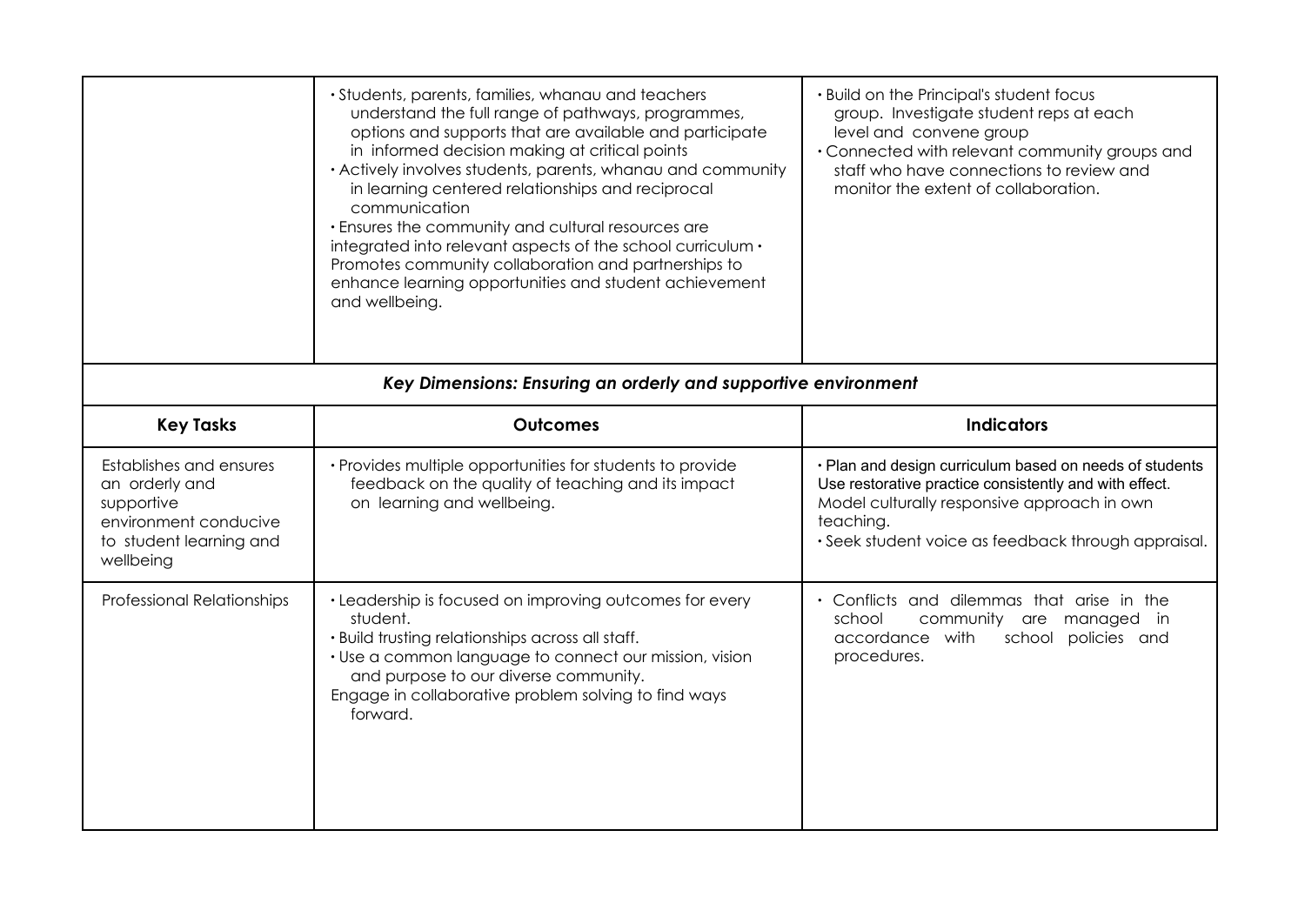| <b>Key Tasks</b>              | <b>Outcomes</b>                                                                                                                                                                                                                                                                                                                                                                                                                                                                                                                                                                                                                                                                                                                                                                                                                                               | <b>Indicators</b>                                                                                                                                                                                                                                                                    |
|-------------------------------|---------------------------------------------------------------------------------------------------------------------------------------------------------------------------------------------------------------------------------------------------------------------------------------------------------------------------------------------------------------------------------------------------------------------------------------------------------------------------------------------------------------------------------------------------------------------------------------------------------------------------------------------------------------------------------------------------------------------------------------------------------------------------------------------------------------------------------------------------------------|--------------------------------------------------------------------------------------------------------------------------------------------------------------------------------------------------------------------------------------------------------------------------------------|
| Networks/Partnerships         | effective<br>appropriate<br>range<br>of<br>and<br>$\mathsf{A}$<br>$\bullet$<br>strategies<br>communication<br>used<br>to<br>are<br>communicate with and engage parents, families,<br>whanau and community.<br>• Students, parents and families, whanau and teachers<br>have shared understandings about curriculum goals and<br>the processes of teaching and learning and engage in<br>productive learning conversations.<br>• Students, parents, families, whanau and teachers work<br>together to identify student strengths, learning needs, set<br>goals and plan responsive learning strategies and<br>activities.<br>• Students, parents, families, whanau and teachers<br>understand the full range of pathways, programmes,<br>options and supports that are available and participate<br>in informed decision making at critical transition points. | · Attend various hui, including Ngati Toa<br>treaty komiti groups, Kaumātua council,<br>Kahui Ako workshops.<br>• Present in a range of school events and act as<br>a team in supporting this participating<br>(including sport, arts, cultural and family<br>events).               |
| Pedagogy                      | . Builds a professional learning community that supports and<br>challenges and enquires into its own practice.<br>• Teach one class and take a Learning Advisory (typically 5/6<br>hours).                                                                                                                                                                                                                                                                                                                                                                                                                                                                                                                                                                                                                                                                    | • Teaching and learning programmes are<br>informed by on-going self-review and<br>evaluation using student achievement data.<br>· Run professional learning groups.                                                                                                                  |
| <b>Systems Daily Routines</b> | • Daily routines run smoothly, are monitored and reviewed as<br>required.                                                                                                                                                                                                                                                                                                                                                                                                                                                                                                                                                                                                                                                                                                                                                                                     | • Staff Handbook is kept up to date.<br>· Staff duty roster is organised, managed<br>effectively. · Relief organisation (1 Term per year).<br>· Year 9 camp liaison.<br>· PRT programme.<br>· Trainee teacher's liaison.<br>• 'Meet the teacher' evening.<br>• Liaison for Polyfest. |